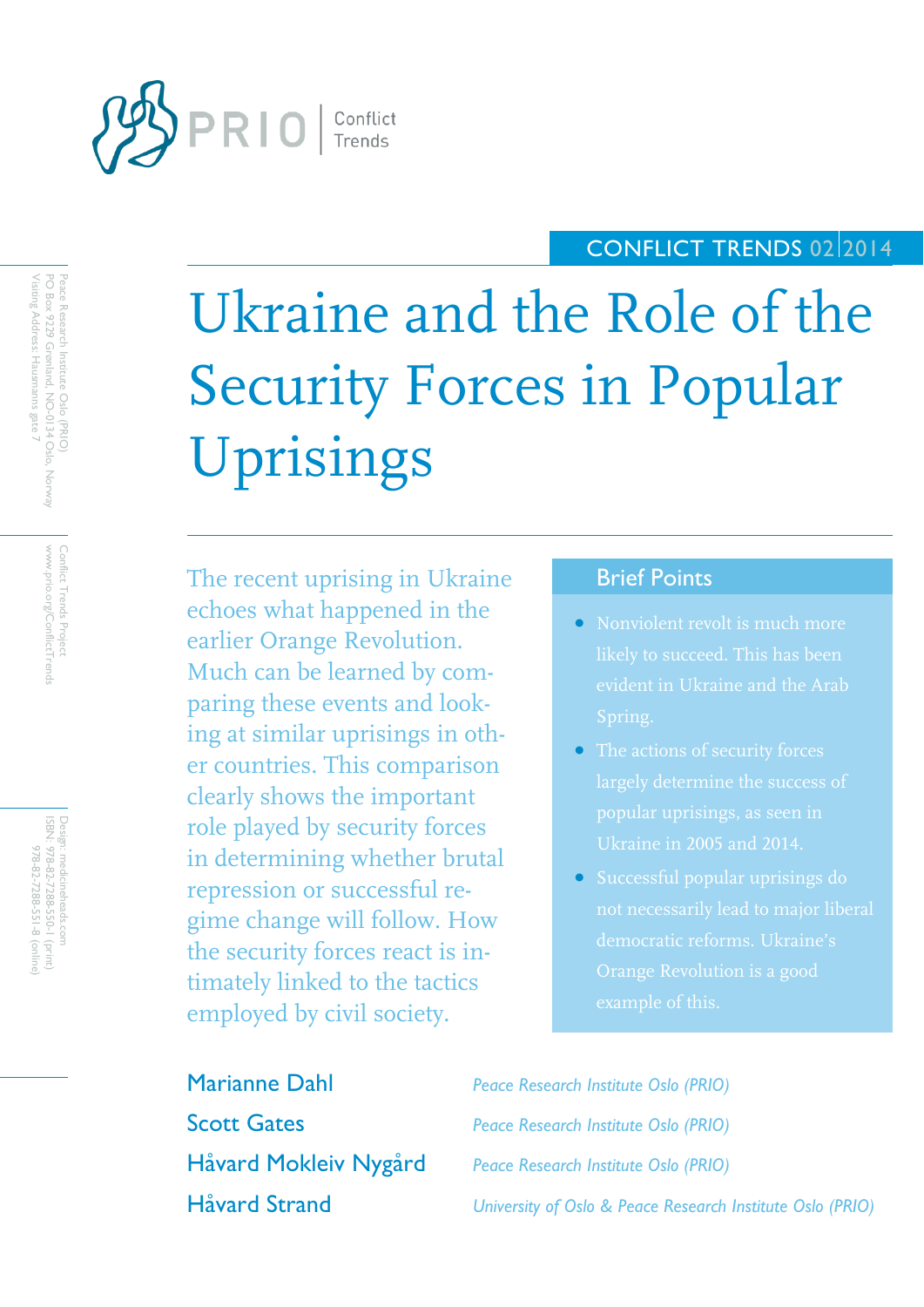#### **New elites and old elites**

Since the Orange Revolution that ended in January 2005, Ukraine has been dominated by the alternating rule of two groups – those favouring the revolution and those opposed to it.

Two aspects of the aftermath of the Orange Revolution are crucial for understanding the lack of democratization in Ukraine. First, the Orange Revolution did not result in fundamental changes to Ukraine's political institutions. Rather, it resulted in a shuffling of elites. Second, what united the mass popular uprising against the regime was not a shared hope for a more democratic system, but a shared disdain for the sitting regime.

Because of this shared disdain, the ad hoc coalition that came into power in Ukraine in 2005 entered with more legitimacy than the previous regime. The dynamics are strikingly similar to those that played out in the wake of the Arab Spring: A mass popular uprising forces the sitting regime to step down. Democratization is promised, but no fundamental institutional change actually takes place.

On the basis of their promises, and the expectations of the public, post-revolutionary governments in general enjoy a period of greater legitimacy. Consequently, the new government does not have to be as repressive as its predecessor, which establishes a positive cycle. However, this cycle is ultimately dependent on actual reforms. When these fail to materialize, the situation can quickly spiral back to square one. In Egypt, this process took mere months; in Ukraine, it was slower to materialize.

Faced with popular uprising, the government has three options: (1) step down and let someone else from the ruling elite deal with the problem; (2) open up for broader participation; or (3) turn to more repression. The last option is costly. Repression must be financed, and the funds must be reallocated from somewhere else. The old regime's supporters would then have to swallow both the moral and the financial costs of supporting a tyrant.

Crucially, though, turning more repressive does not signal the end of a regime. Contrary to 'common knowledge', turning more repressive, and excluding ever larger sections of civil society from political participation can

stabilize that regime. The security apparatus is critical at this stage in the process.

#### **The role of the security apparatus**

Every political leader in the world, from Kim Jung-Un in North Korea to Didier Burkhalter in Switzerland, depends on a coalition to stay in power. The size of this coalition may vary, but in every case the security apparatus is a crucial component. This is especially the case in illiberal regimes that lack legitimacy. In such regimes, the leader is acutely reliant on the support of the security forces to stay in power.

Yet, relationships within the ruling coalition can be shaken by massive popular demonstrations. If the leader and his or her forces stick together and use violence against the civilian population, their relationship becomes cemented. This calculation, of whether to stay loyal to the coalition or defect, is performed by each member of the regime coalition. As soon as large sections of the security forces either defect or shirk from responsibility, the days of the regime are numbered.

In Ukraine in both 2004-2005 and 2014, as well as across the Arab Spring, the defection of the security forces signalled the end of the old regimes.

Whether security forces remain loyal to a regime hinges to a great extent on the tactics employed by civil society. A civil society uprising relying on violent methods will often bolster the alliance between security forces and the regime. Often, the consequence is that violent demonstrators are met by the regime's iron fist. In the wake of such uprisings, regimes typically turn more authoritarian, reversing earlier liberalizations and closing down channels for voicing opposition.

If, in contrast, civil society primarily makes use of nonviolent tactics, a wedge can be driven between the security apparatus and the incumbent regime. Elements of the security apparatus are more likely not to carry out orders to repress the uprising.





This does not necessarily mean that the security apparatus will defect and join the opposition, as was the case in Libya. All that is needed is that members of the security forces decide to stand by without intervening. In the end, such shirking from orders signalled the end for the Ben Ali and Mubarak regimes during the Arab Spring, as well as for the Kuchma and the Yanukovych regimes in Ukraine.

Table 1 lists a few popular uprisings that are comparable to the events in Ukraine. In Burma, the communist regime had been prepared to grant concessions to the opposition when the military carried out a coup. In Iran, a paramilitary wing of the president's party provided the necessary manpower to successfully suppress the protesters, despite a largely idle army and police force. In Belarus and Uzbekistan, the security forces stood with the regimes.

#### **The nature of nonviolent campaigns**

The nonviolent nature of the Orange Revolution played a major role in its success. In contrast to what has often been assumed, nonviolent campaigns are more likely to succeed than their violent counterparts. Owing to lower moral, physical, informational and commitment barriers to participation, nonviolent campaigns are more likely to mobilize large numbers of people than are violent campaigns. About half a million Ukrainians joined the opposition movement and demanded that power be handed over to Victor Yushchenko. Only rarely do violent campaigns achieve such levels of support.

Two reasons in particular make large, popular campaigns more likely to succeed. First, the larger the campaign, the greater the legitimacy costs inflicted on the government. Second,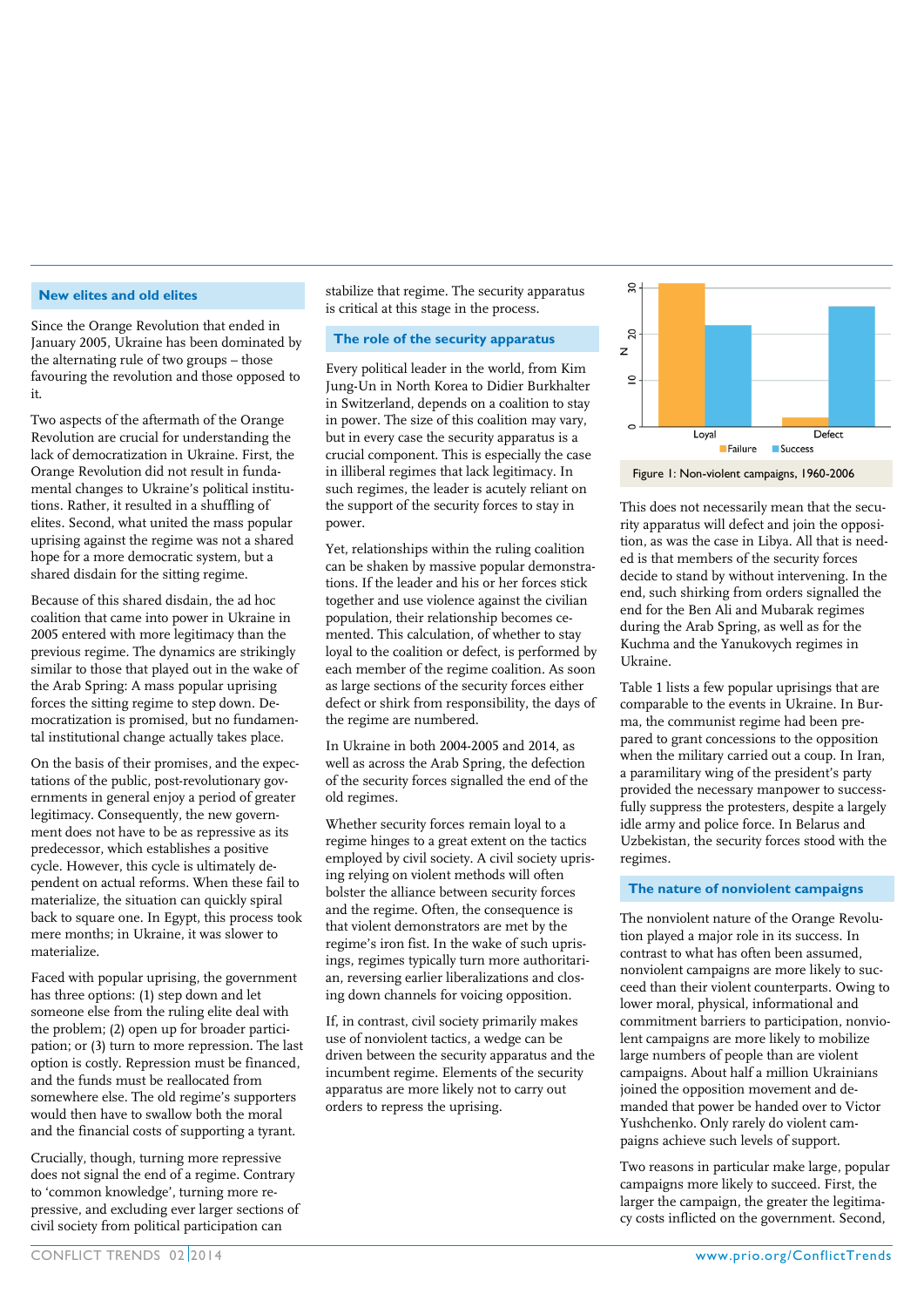large nonviolent campaigns are more likely to generate cracks within the regime. The larger the campaign, the more likely it is that some sort of kinship ties exist between members of the movement and members of the security forces. The existence of such ties makes members of the security forces more reluctant to use force against the popular movement, and more willing to shift sides. Figure 1 shows, using the Nonviolent and Violent Campaigns and Outcomes (NAVCO) data, the number of non-violent movements that succeed and fail when the security apparatus either stays loyal to the regime or defects.

The security forces shifted sides during the uprisings in Ukraine in 2004 and 2014. Unlike 2004 the protests in 2014 included violence. Violent groups brought bats and guns to the scene and set fire to tyres. In contrast to the protest in 2004, the security forces did not refuse to use violence against the protesters. While the Orange Revolution claimed no casualties, more than 75 people died in 2014. Nonetheless, despite the violence in 2014, the protests were mainly nonviolent. Many of those killed by the security forces bore no weapons. Following the killings, remorseful riot police kneeled at a rally in Lviv, begging for forgiveness for their actions. Such an apology would not have taken place had the protests mainly been violent.

#### **Surprising uprisings in illiberal regimes**

Mass popular uprisings leading to regime change often appear to happen with no forewarning, catching experts by surprise, yet in retrospect they may appear to have been inevitable. Commentary on the Arab Spring in the early 2010s and on the uprisings across Eastern Europe in the early 1990s all echoed this view.

By their very definition, illiberal regimes lack legitimate channels for voicing opposition. They lack a free press, they lack representative institutions capable of aggregating opinions, and most of all they lack a functioning opposition. Moreover, a vibrant civil society is an anathema to illiberal regimes. Such regimes are marked by a distinct distaste for criticism.

Simply voicing opposition to regime policies in public can be dangerous. While extremely oppressive regimes will imprison, torture and kill critics, less repressive regimes, such as

that of Ukraine generally employ more modest forms of intimidation. As a consequence, we never really know how popular or unpopular illiberal regimes are – nor do the regimes themselves. There simply is no way of reliably gauging actual support for the regime.

Timur Kuran coined the term 'preference falsification' to characterize this phenomenon. Preference falsification occurs when individuals hold one view of the regime in private but, out of fear of prosecution, profess a different opinion in public. Preference falsification underlies both the surprising stability of some regimes and the sudden mass mobilizations that bring them down.

Crucially, preference falsification creates a pressing need for 'first movers' – people willing to take great personal risk in order to challenge the regime. The actions of first movers, and their immediate followers, are critical in setting in motion a process by which more and more people realize that the view they hold of the regime in private actually is a view held by many, if not most, people.

Only at this stage is it possible for hundreds of thousands of people to take the risk of going to places like Tahrir or Maidan Square to participate in anti-regime protests. This does not at all depend on a common vision of what is to come next: all that is needed is a shared disdain for the sitting regime.

#### **The future for Ukraine**

The extent of the popular uprising in 2014 took Yanukovych by surprise. Popular uprisings do not automatically dictate the end of illiberal regimes, as Table I highlights. Under different circumstances, the Yanukovych regime might have been able to either repress the uprising or to wait it out. The final blow to the regime came the moment the security forces no longer followed the regime's orders. At this point, Yanukovych was a leader in the name only.

The most interesting question now is whether Ukraine will see real democratization this time around. That is certainly possible, but at the moment most factors point in the same direction as they did after the Orange Revolution.

Once more, the protesters are united in their disdain of the regime, rather than in a shared preference for democracy. And, again, the key players emerging on the political stage look eerily similar to the ones they are replacing. Yet another reshuffling of elites therefore seems most likely.

As before, and as in the Arab Spring, these new elites will enjoy a surplus of legitimacy in the short run, but it is far from clear what their plans for the future are. So far, no serious plans for a fundamental revamping of Ukraine's political institutions have been proposed.

| Case                       | <b>Security</b><br>apparatus | Outcome             |
|----------------------------|------------------------------|---------------------|
| <b>Philippines</b><br>1986 | Defect                       | Regime<br>change    |
| Burma<br>1988              | Loyal                        | Regime<br>prevailed |
| Yugoslavia<br>2000         | Defect                       | Regime<br>change    |
| Georgia<br>2003            | Defect                       | Regime<br>change    |
| <b>Ukraine</b><br>2004     | Defect                       | Regime<br>change    |
| <b>Uzbekistan</b><br>2005  | Loyal                        | Regime<br>prevailed |
| Kyrgyzstan<br>2005         | Defect                       | Regime<br>change    |
| <b>Belarus</b><br>2006     | Loyal                        | Regime<br>prevailed |
| Iran<br>2009               | Loyal                        | Regime<br>prevailed |
| Kyrgyzstan<br>2010         | Shirk                        | Regime<br>change    |
| Greece<br>20 I I           | Loyal                        | Regime<br>prevailed |
| <b>Bahrain</b><br>2012     | Loyal                        | Regime<br>prevailed |
| Egypt<br>2012              | Defect                       | Regime<br>change    |
| <b>Ukraine</b><br>2014     | Shirk                        | Regime<br>change    |

Table 1: Illustrative cases